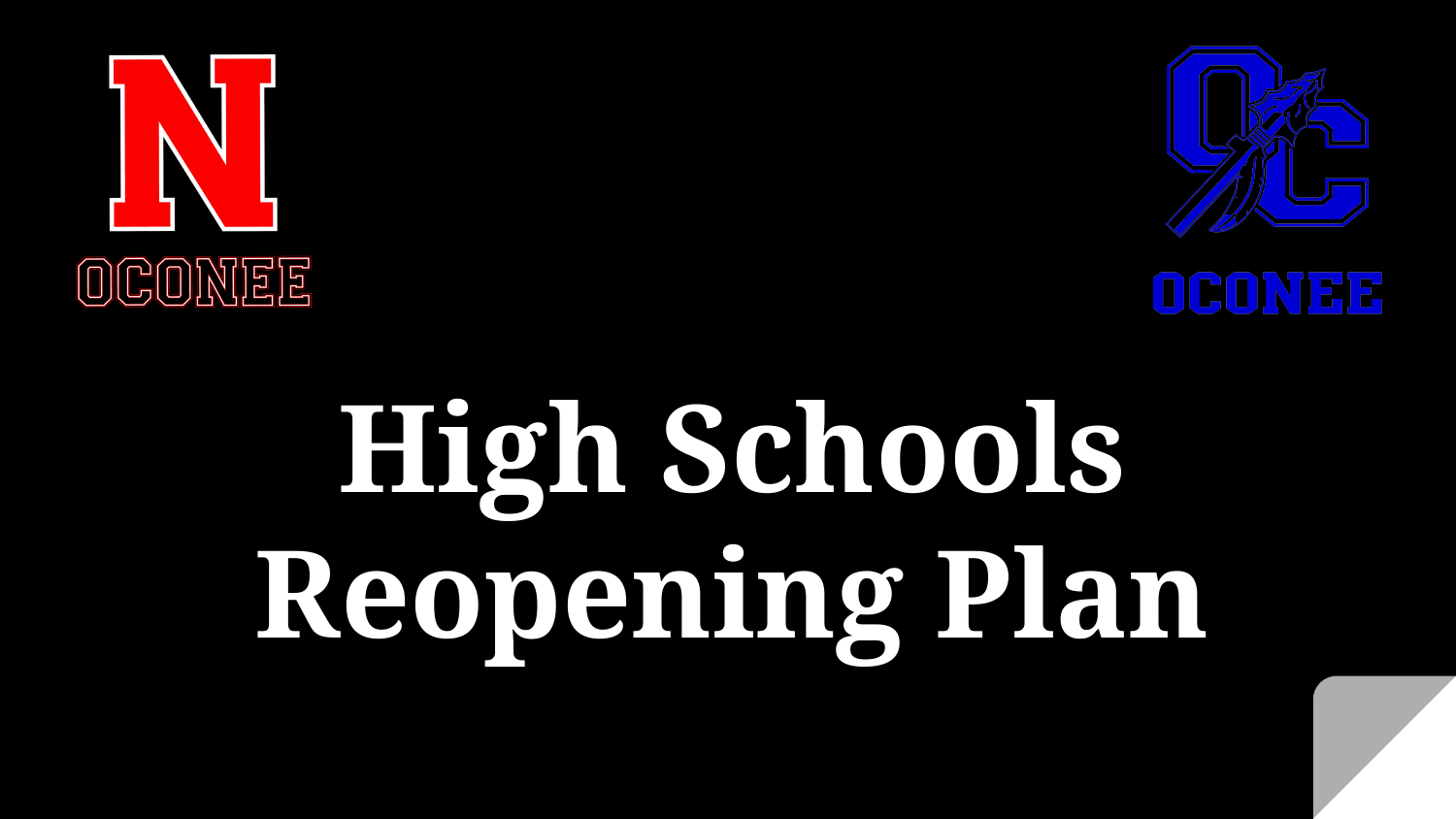# **Master Schedule**

- Reduction of transitions
- Addition of lunches
- Change with dismissal
- Increase in duty stations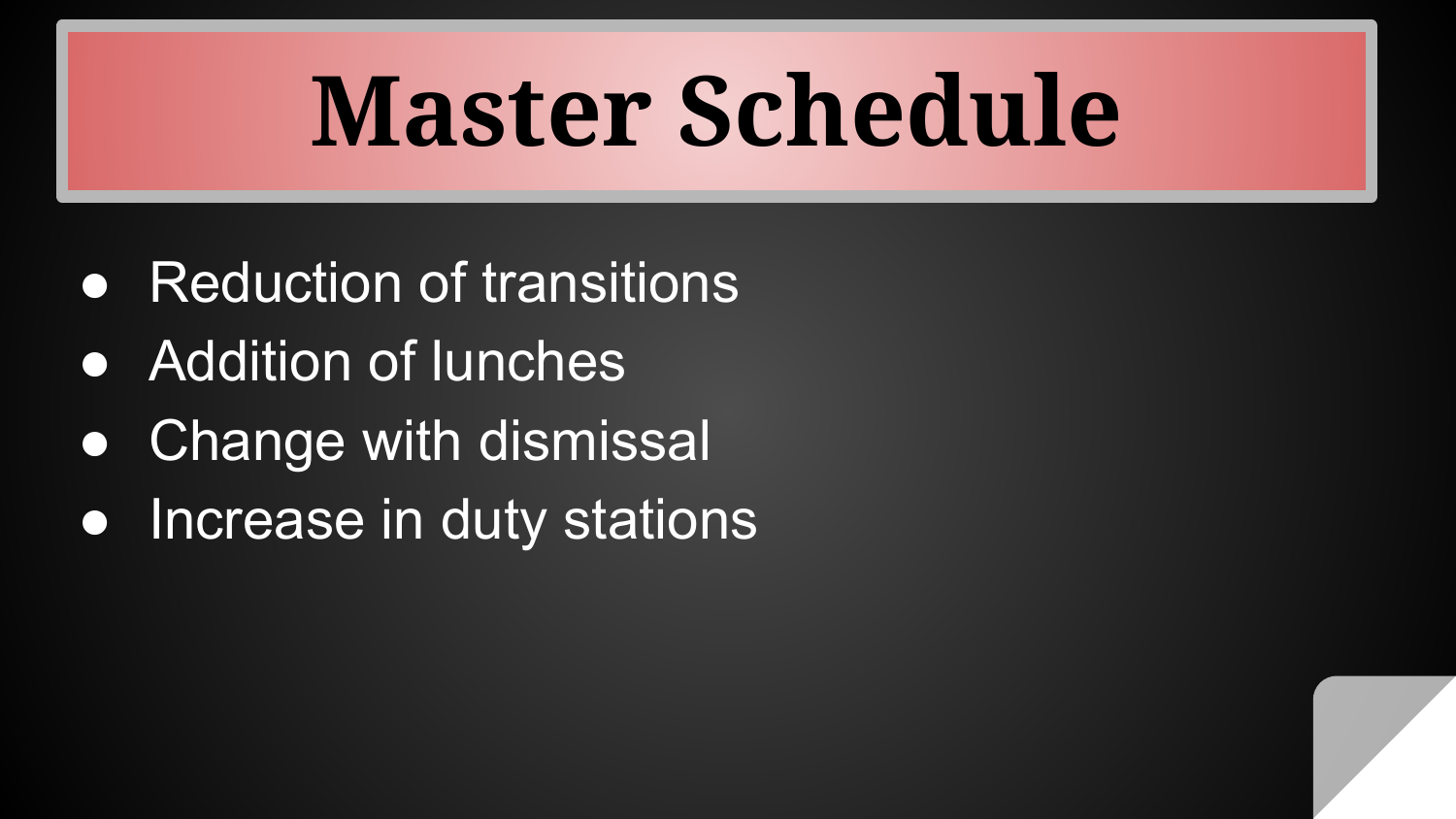# **Morning Arrival**

- 7 a.m. Doors open
- Students go to various locations around campus based upon grade level
- 7:45 a.m. Students go to 1st Block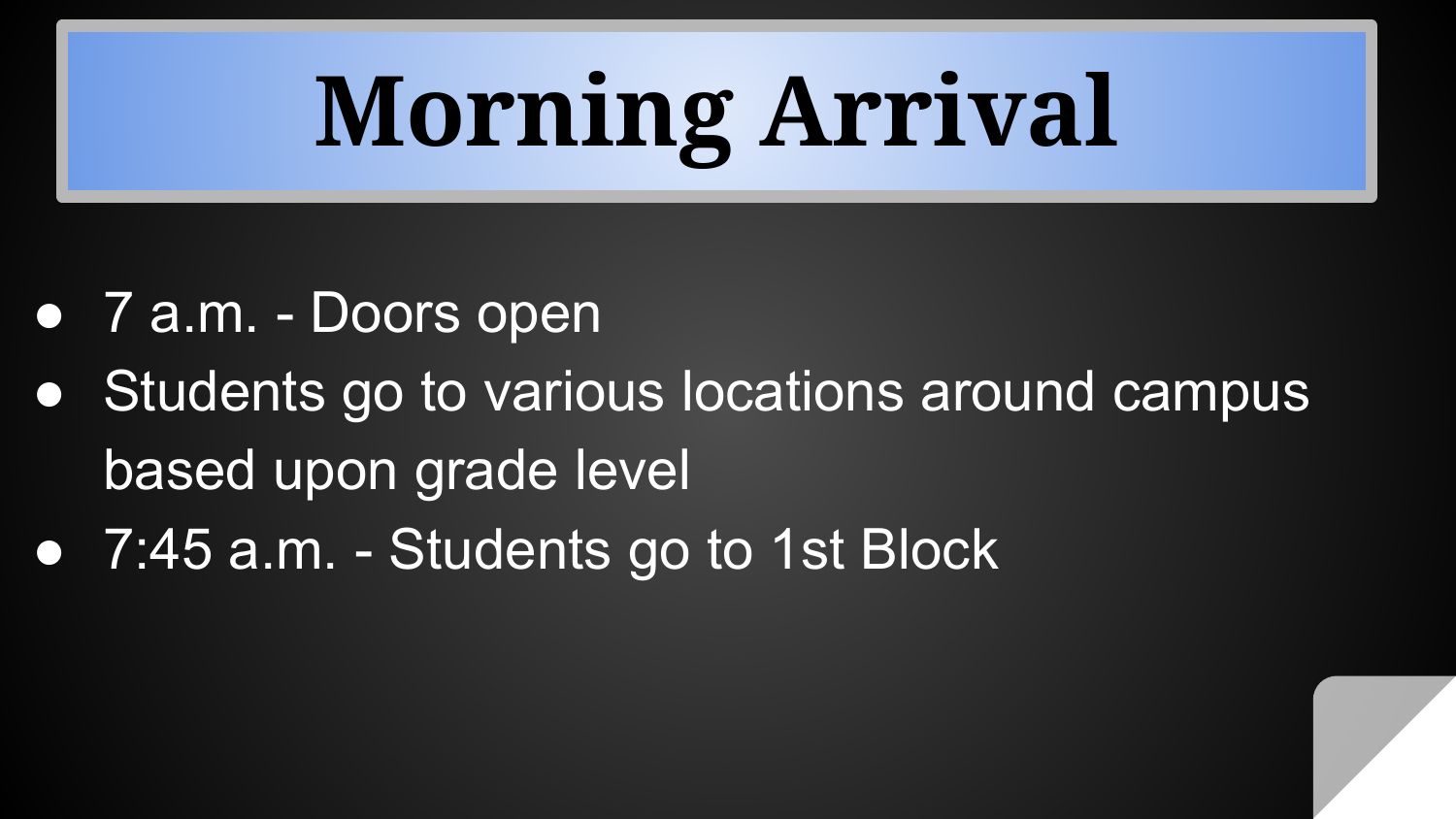## **Transitions**

- **One-way hallways**
- One-way stairwells
- Commons area
- Traffic Flow signage
- Water filling stations available only
- Spacing signage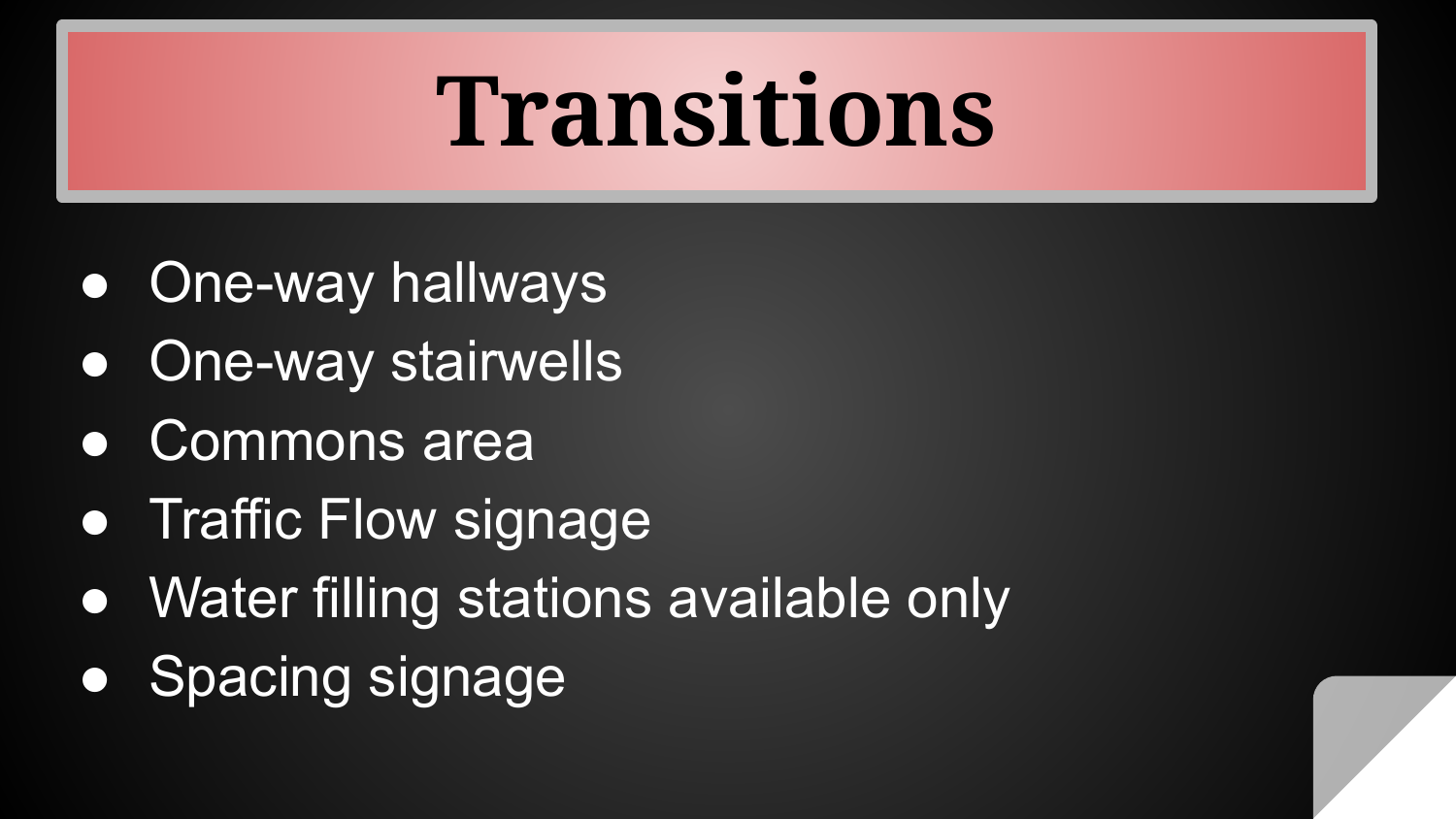# **Lunch**

- Additional lunches within master schedule
- Staggered Seating
- Decrease number of students during lunch service
- Social Distancing in serving line
- Students will have a choice to eat outside, commons area, or cafeteria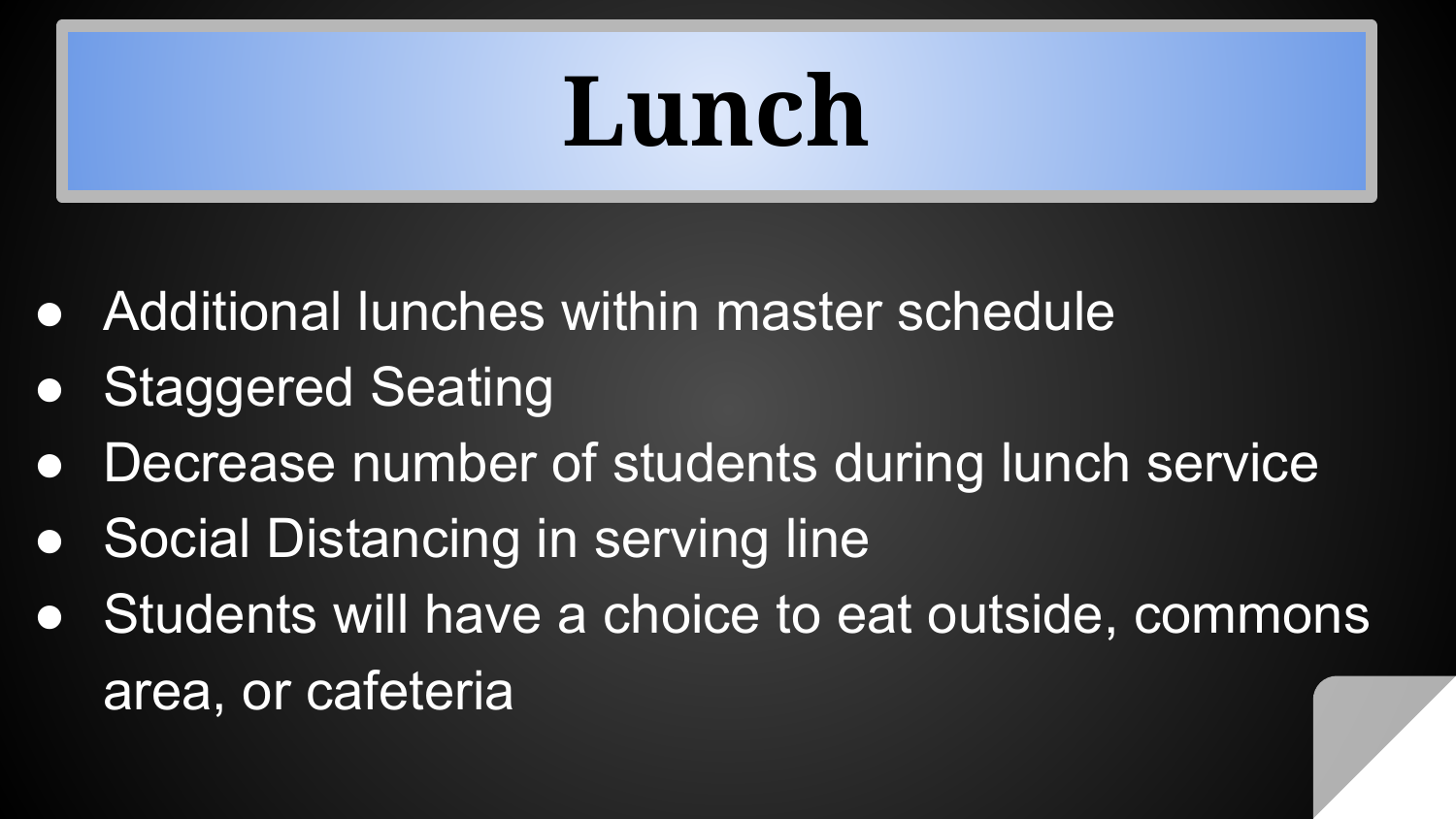#### **Restrooms**

- Monitored by staff
- **Limited occupancy**
- Signage outside of each restroom

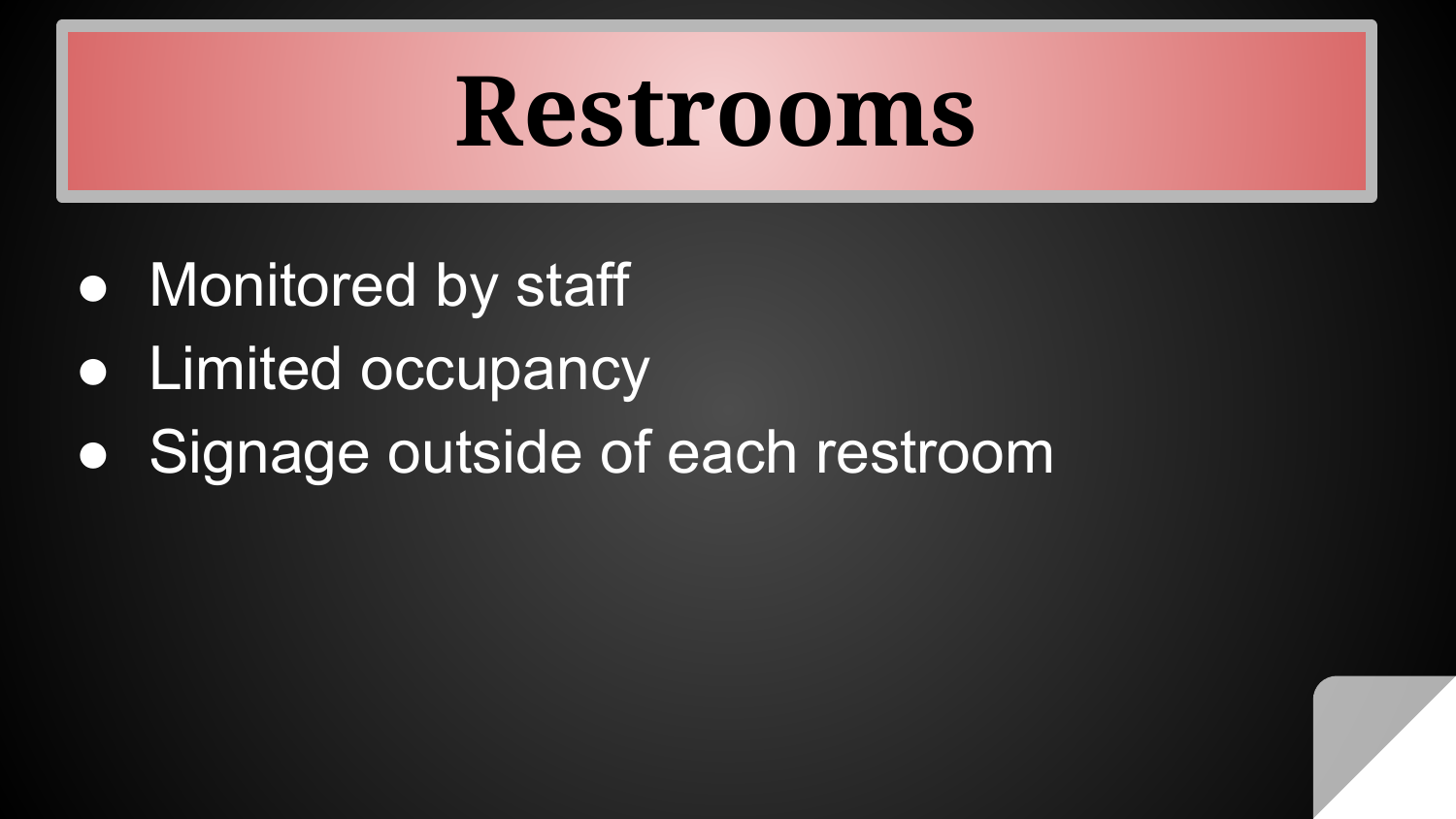#### **Classrooms**

- Staff wear masks if not social distancing
- Limit small group instruction
- Maximum desk spacing between students
- No shared class materials
- Removal of unnecessary furniture
- Lockers will not be assigned to students, instead they will be used as storage for teachers
- No shared hall passes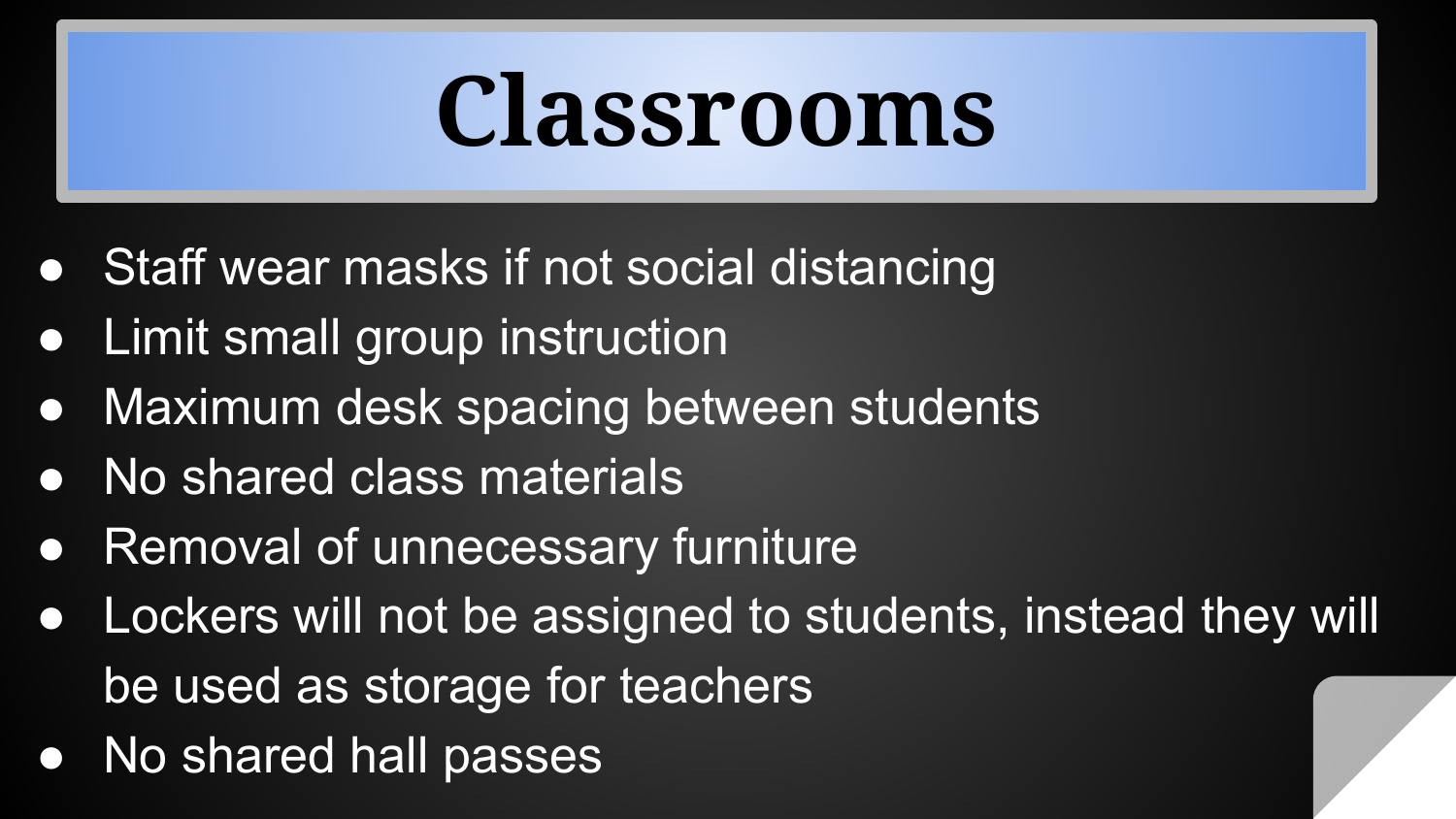#### **Classrooms**

- Addition of cafeteria and fieldhouse as classrooms
- Addition of outdoor spaces using tents
- Using additional classroom space of teachers on planning periods